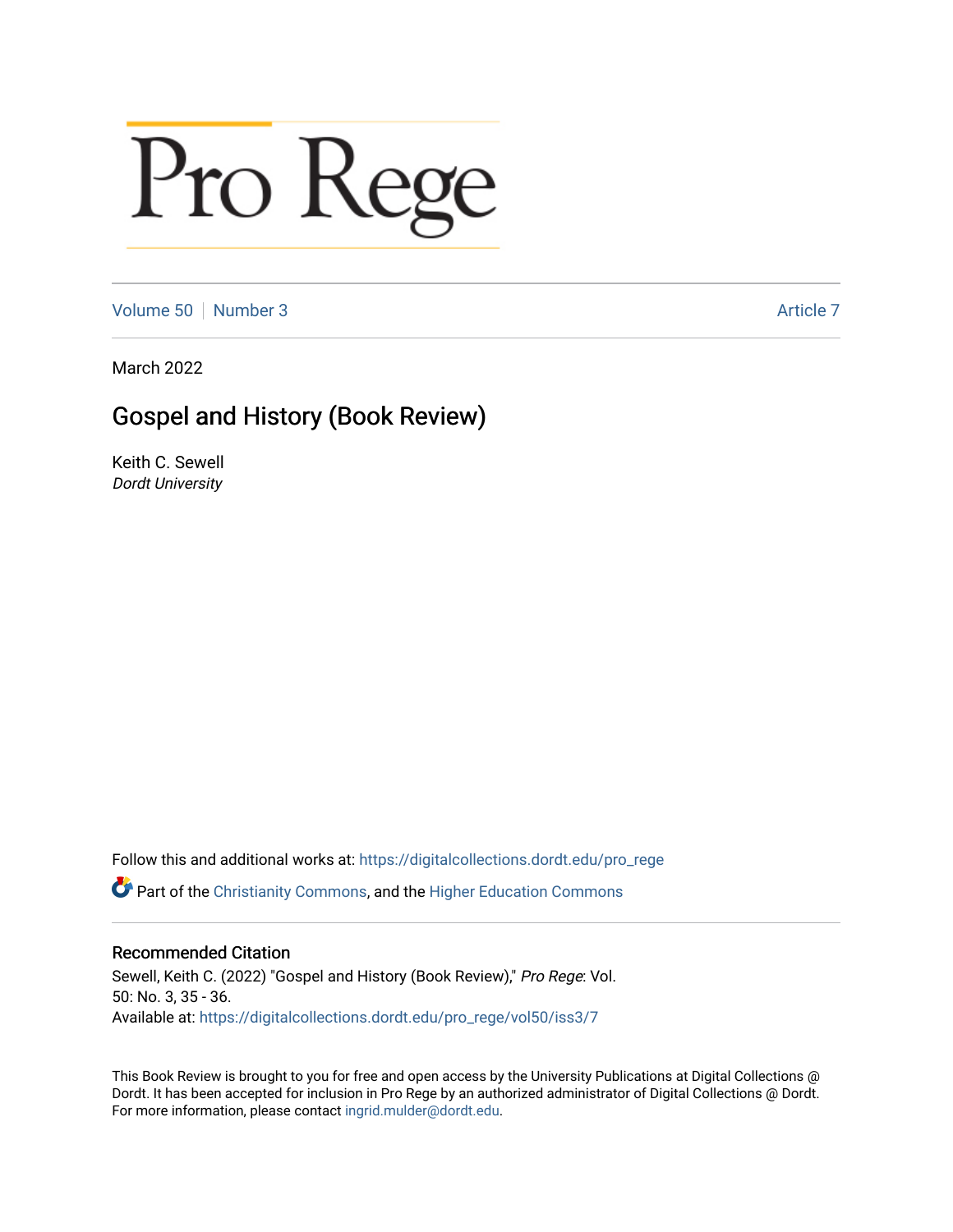K. J. Popma, *Gospel and History*. Translated and edited by Harry Van Dyke. Aalten, The Netherlands: Wordbridge Publishing, 2021. ISBN: 978-90-76660-65-3 (hardcover); 978-90- 76660-62-2 (paperback). vii+237 pp. Reviewed by Keith C. Sewell, Professor Emeritus of History, Dordt University.

This is a continuation and amplification of K. J. Popma's *Scriptural Reflections on History*, previously reviewed in *Pro Rege* (June, 2021, 37-38). That work was first published in Dutch in 1945. This further volume, *Gospel and History*, dates from 1972. Klaas J. Popma (1903-86) was a classicist who was among those influenced by the philosophers Dirk H. Th. Vollenhoven (1892-1978) and Herman Dooyeweerd (1894-1977). As Harry Van Dyke, the translator and editor, indicates, this book is written in the same "stream of consciousness" style as the earlier work. At the same time, as Van Dyke suggests, Popma's post-1960s thinking reflects a scene that has become somewhat darker, with Christianity less present in public life, and Christians themselves more uncertain and confused.

In *Gospel and History,* familiar themes are repeated with greater force and depth. At the same time, it should be acknowledged that some readers might find Popma's elliptical style challenging. His style calls for a moderate reading speed, and if the reader responds accordingly, then the depth of the teaching may be more readily absorbed. Moreover, he drives us to think for ourselves, not as autonomous individuals, but in what we might call a "Word-disciplined" manner.

Across a wide range of sub-topics, a number of dominant themes emerge. One is what Popma calls the "Mother Promise." By this expression he means the *protoevangelium* promise of Gen. 3:15: "I will put enmity between you [the ancient serpent] and the woman, and between your offspring and her offspring; he shall bruise your head, and you shall bruise his heel" (1). That promise cuts across and ultimately undermines the full reign of sin, even as the calling of humankind to fulfil the cultural mandate continues, though this be a world wrecked by human disobedience and its consequences. All history is full of suffering and confusion, hovering constantly on the brink of chaos, because of the impact of sin across the entire historical process—and

at the root of all this lies the active power of the demonic (3-16). The manifestations are various. Among them, Popma repeatedly draws attention to dictatorial, totalitarian rulers (9, 14, 94, 141, 162, 176) and to the phenomenon of "imperialism" in its various guises (17-18, 127-130, 140-141, 151-152).

The "Mother Promise" receives its fulfilment in Jesus Christ, in whom all things come together. He stands at the heart of all human history the whole story turns on him (99, 178-179, 207). Although the people of God live amidst the trials and tribulations of the present age, their struggle is spiritual (165-167); it is Jesus Christ himself who has achieved victory and, thereby, totally counteracts and triumphs over the chaos and disintegration brought about by the evil one (101-6, 145-147). Furthermore, the preaching of the gospel itself "simply assumed the idea of world history" (69)—it is addressed to all the peoples of the earth, it brings them back together, and it provides hope and healing. So, Psalm 72: 8, 11 looks beyond the Davidic kingdom to the universal and all-encompassing rule of Jesus Christ (69). Here I would add that there is a *world historical* meaning to "the Sun of Righteousness [shall] arise with healing in his wings" (Mal. 4:2). As Popma puts it, "history as a healing process is the battle between life and death, which could only be won when the Life, Christ himself, appeared as the great Warrior" (108).

Another important theme is that as humankind, we cannot evade our own historically conditioned place in the historical process. Popma states that "man is his history." However, man is not totally determined by history (187); he is also "more than his history," so that "according to his created nature man transcends his history" (2). Man as "*ens historicum*, a historical being, is called to evaluate the history in which he is a participant," and this is ineluctable. All sufficiently self-aware persons have some sort of view of history, however inadequate or ill informed (153-154).

So what about a Christian view of history? As